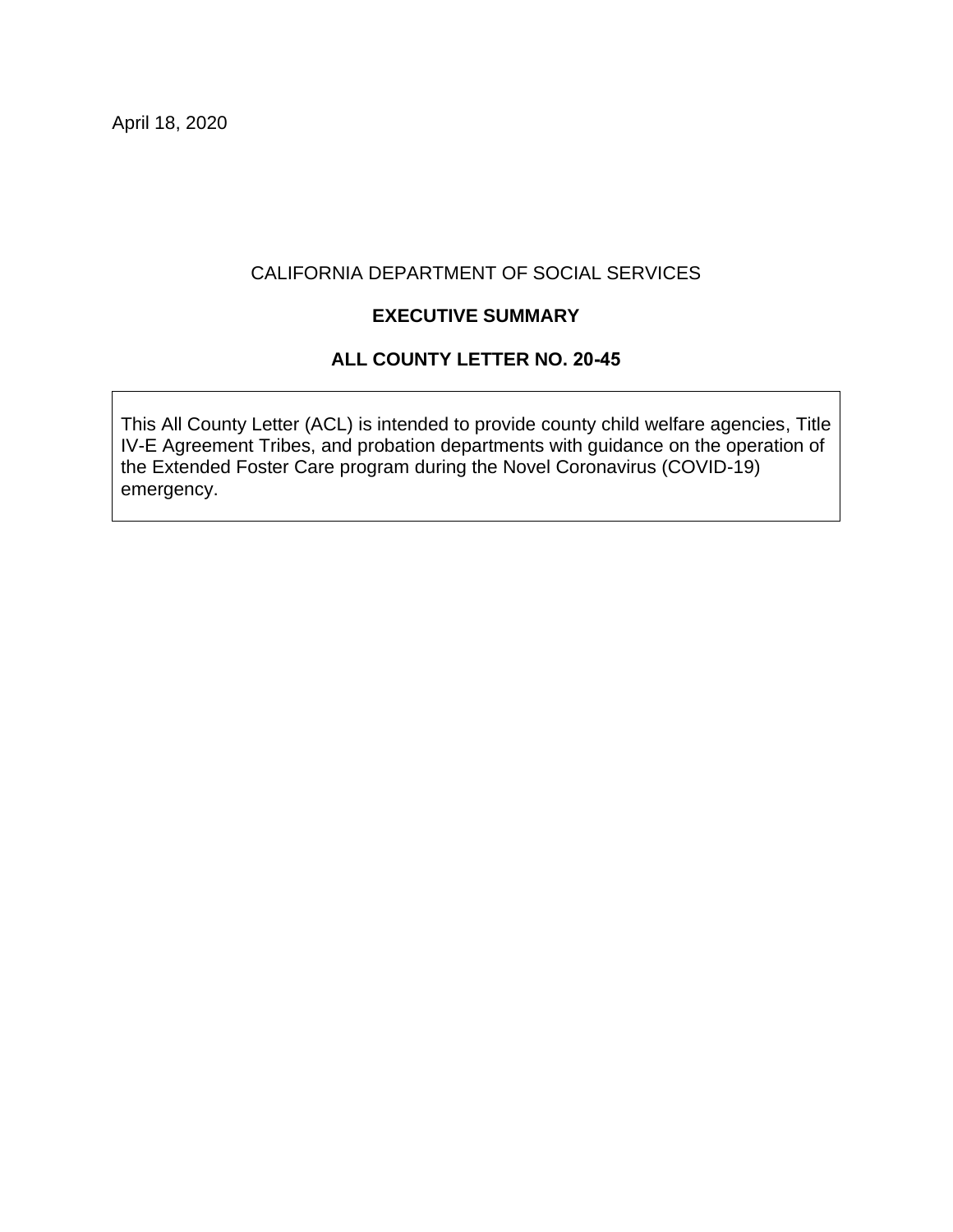





**GOVERNOR** 

April 18, 2020

# ALL COUNTY LETTER NO. 20-45

- TO: ALL COUNTY WELFARE DIRECTORS ALL CHIEF PROBATION OFFICERS ALL INDEPENDENT LIVING PROGRAM MANAGERS ALL INDEPENDENT LIVING PROGRAM COORDINATORS ALL FOSTER CARE MANAGERS ALL TITLE IV-E AGREEMENT TRIBES ALL FOSTER CARE ELIGIBILITY SUPERVISORS ALL COUNTY RFA AND ADOPTION PROGRAM MANAGERS ALL CDSS ADOPTION REGIONAL OFFICES ALL LICENSED CHILDREN'S RESIDENTIAL FACILITIES ALL LICENSED CHILDREN'S RESIDENTIAL PROVIDERS
- SUBJECT: GUIDANCE REGARDING EXTENDED FOSTER CARE PROGRAM FLEXIBILITIES DUE TO COVID-19 IMPACTS
- REFERENCE: PROVIDING CHILD WELFARE AND PROBATION SERVICES DURING COVID-19 [ACL 20-25;](https://www.cdss.ca.gov/Portals/9/Additional-Resources/Letters-and-Notices/ACLs/2020/ACL20-25.pdf) PLACEMENT PRESERVATION GUIDANCE [ACL 20-33;](https://www.cdss.ca.gov/Portals/9/Additional-Resources/Letters-and-Notices/ACLs/2020/20-33.pdf) [GOVERNOR'S PROCLAMATION OF A](https://www.gov.ca.gov/wp-content/uploads/2020/03/3.4.20-Coronavirus-SOE-Proclamation.pdf)  [STATE OF EMERGENCY, MARCH 4, 2020;](https://www.gov.ca.gov/wp-content/uploads/2020/03/3.4.20-Coronavirus-SOE-Proclamation.pdf) [EXECUTIVE ORDER](https://www.gov.ca.gov/wp-content/uploads/2020/04/4.17.20-EO-N-53-20.pdf)  [N-53-20](https://www.gov.ca.gov/wp-content/uploads/2020/04/4.17.20-EO-N-53-20.pdf)

The purpose of this letter is to provide county child welfare agencies, Title IV-E Agreement tribes,<sup>1</sup> and probation departments with guidance regarding the Extended Foster Care (EFC) program for nonminor dependents (NMDs) during the current state of emergency related to COVID-19.

Pursuant to the authority in the Governor's April 17, 2020 Executive Order N-53-20 (EO N-53-20), the Department is announcing the following statewide waivers and associated guidance for EFC age, placement, and eligibility requirements. Use of these waivers is subject to the Waiver Terms and Conditions set forth in this ACL.

<sup>1</sup> For the purpose of this notice, a Title IV-E Agreement tribe means those with an agreement pursuant to WIC section 10553.1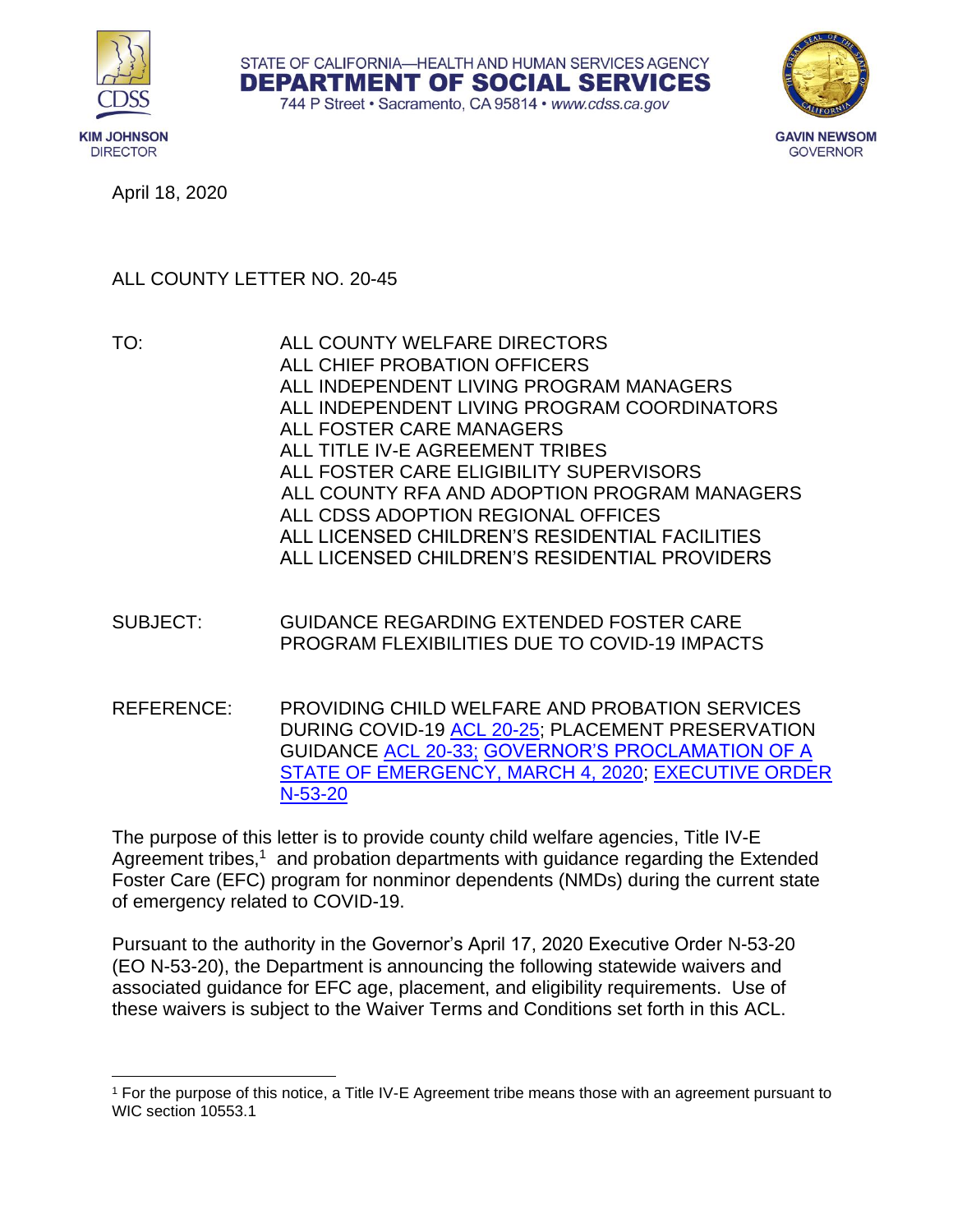All County Letter No. 20-45 Page Two

# **EXTENDED FOSTER CARE PROGRAM**

### *Temporary Extension of EFC Beyond 21st Birthday*

The EFC program for all NMDs ends the day before their  $21^{st}$  birthday. Due to the impacts of COVID-19, this program will temporarily be extended for all NMDs currently in EFC who turn 21 on or after the date of this letter's release through June 30,2020. Before an NMD reaches their 21<sup>st</sup> birthday, the county placing agencies and Title IV-E tribes, as applicable, should discuss this temporary EFC extension with the NMD and ensure their desired participation through June 30, 2020. Except as described below, all other EFC requirements continue to apply for NMDs under this temporary extension, including the need for monthly caseworker visits (which may occur remotely, consistent with guidance provided in [ACL No 20-25\)](https://www.cdss.ca.gov/Portals/9/Additional-Resources/Letters-and-Notices/ACLs/2020/ACL20-25.pdf).

For NMDs who are 21 years of age and remaining in EFC under this temporary expansion, the case manager will need to document this within the Child Welfare Services/Case Management System (CWS/CMS) and send the documentation to the county eligibility staff. When an NMD's eligibility and monthly payment are set to expire the day prior to their 21<sup>st</sup> birthday, the case should instead remain open and continue to be funded.

The Statewide Automated Welfare Systems (SAWS) payment systems will continue to issue payments using the existing non-federal Aid Code 43 for non-federal cases. NMD cases currently being reported in the federal Aid Code 49 should be switched to Aid Code 43 once they are no longer eligible to draw down federal payments, so that counties may continue payments under this provision through June 30, 2020. Manual overrides for non-system payments may be made. County Eligibility Workers should begin to immediately identify and track these cases so that payments to these NMDs may continue uninterrupted. A County Fiscal Letter (CFL) will be forthcoming with additional instructions.

#### *Program Eligibility Criteria for all NMD's*

Counties should demonstrate flexibility when working with an NMD who have experienced disruptions in meeting the EFC program eligibility criteria, which are met under ordinary circumstances when the NMD is:

- 1. Completing secondary education or a program leading to an equivalent credential;
- 2. Enrolled in an institution which provides post-secondary or vocational education;
- 3. Participating in a program or activity designed to promote, or remove barriers to, employment;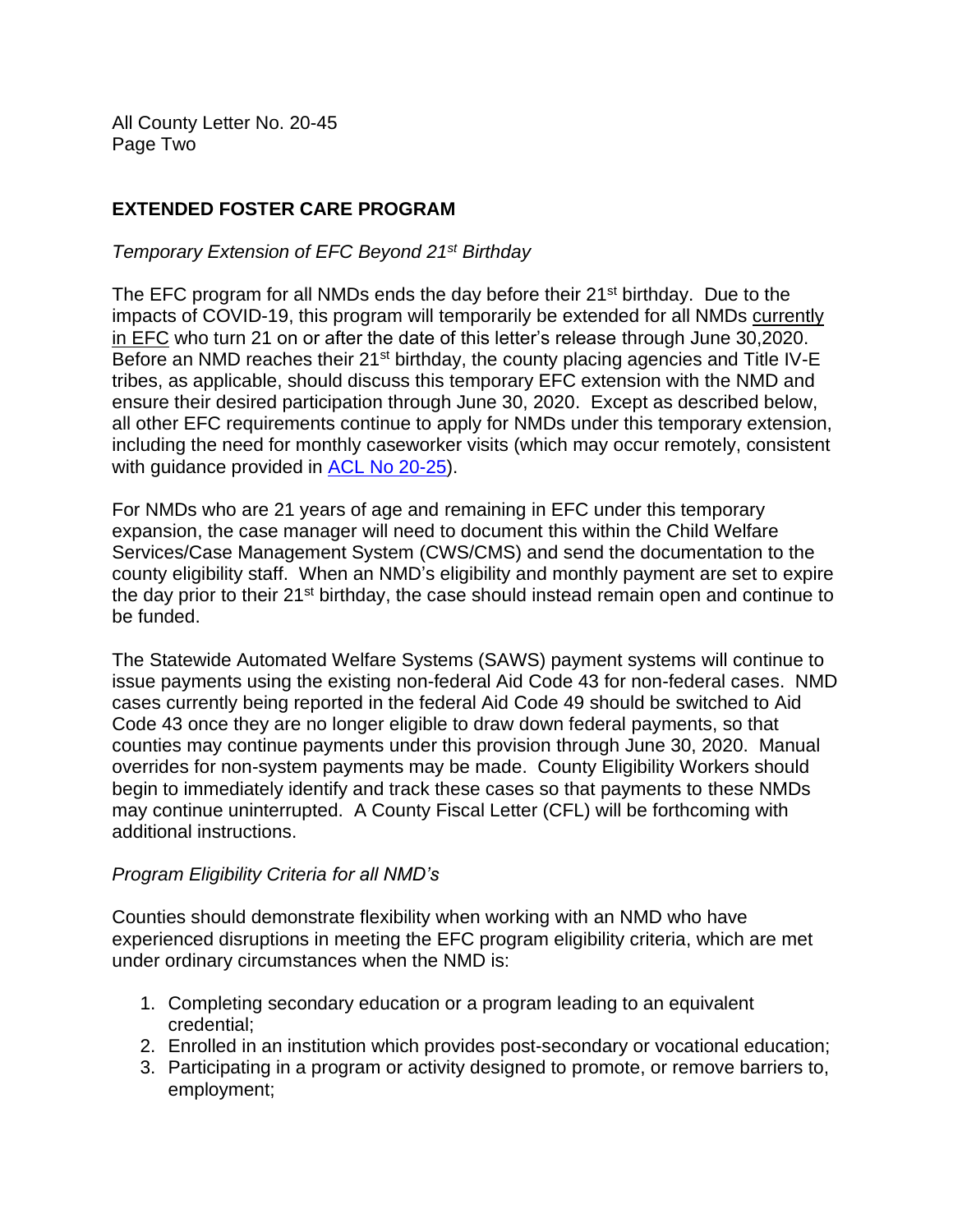All County Letter No. 20-45 Page Three

- 4. Employed for at least 80 hours per month; or
- 5. Incapable of doing any [of the above] due to a medical condition.

All NMDs who have met the eligibility requirements for EFC and have lost their employment, or have experienced a disruption in their education program, may continue to remain eligible for EFC. If the NMD continues to be enrolled in their school or is participating in their school's distance learning opportunities, they will continue to remain eligible through the same educational criteria. Counties are reminded that NMDs who cannot meet the EFC participation criteria through employment or education due to COVID continue to be eligible for the EFC program when they are participating in programs or activities designed to promote, or reduce barriers to, employment or when a medical condition renders them incapable of participating in any eligible activity.

Counties are reminded that medical conditions include [both short-term and long-term](https://www.cdss.ca.gov/lettersnotices/entres/getinfo/acl/2011/11-61.pdf)  [medical conditions,](https://www.cdss.ca.gov/lettersnotices/entres/getinfo/acl/2011/11-61.pdf) as verified by a health care practitioner, and prior guidance contained in [ACL 11-69](https://cdss.ca.gov/lettersnotices/entres/getinfo/acl/2011/11-69.pdf) clarifies that if the young adult is temporarily unable to meet participation requirements due to illness or injury, which include things like a broken leg, participation criteria number five can be used to cover the period of time that the nonminor is unable to participate in the primary participation condition. Any written verification of a medical condition by a health care practitioner for criteria number five may be obtained after physical distancing orders are lifted.

[Existing guidance](https://cdss.ca.gov/lettersnotices/entres/getinfo/acl/2011/11-69.pdf) provides information regarding the many methods through which the eligibility criteria number three category can be met, and may include programs and classes, activities with the social worker or caregiver, or NMD-directed activities or studies. Verification is equally flexible and may include, for example, documentation in a case manager's notes when the NMD shows the case manager a revised resume or discusses the outcome of job searches and/or interviews. For more information about programs or activities designed to promote, or reduce barriers to, employment, including a list of sample activities, or any participation criteria, please reference [ACL 11-69.](https://cdss.ca.gov/lettersnotices/entres/getinfo/acl/2011/11-69.pdf)

If eligibility for the NMD cannot be maintained using the broad flexibility for existing program eligibility requirements, as outlined above, counties must document the reasons in the case plan, but placement payments for the NMD must still be maintained through June 30, 2020. NMDs in state-only foster care (Aid Code 43) may continue maintaining eligibility and claiming through Aid Code 43. NMDs who are not able to meet one of the five program eligibility criteria, and are currently reported to Aid Code 49, but are maintaining eligibility pursuant to EO N-53-20 and the temporary EFC flexibilities outlined in this letter, must be transitioned to non-federal Aid Code 43 until they meet one of the five program eligibility criteria, but no later than June 30, 2020. Once one of the five program eligibility criteria is met, or at the end of Fiscal Year 2019- 20, whichever is first, the cases that were previously switched from Aid Code 49 to Aid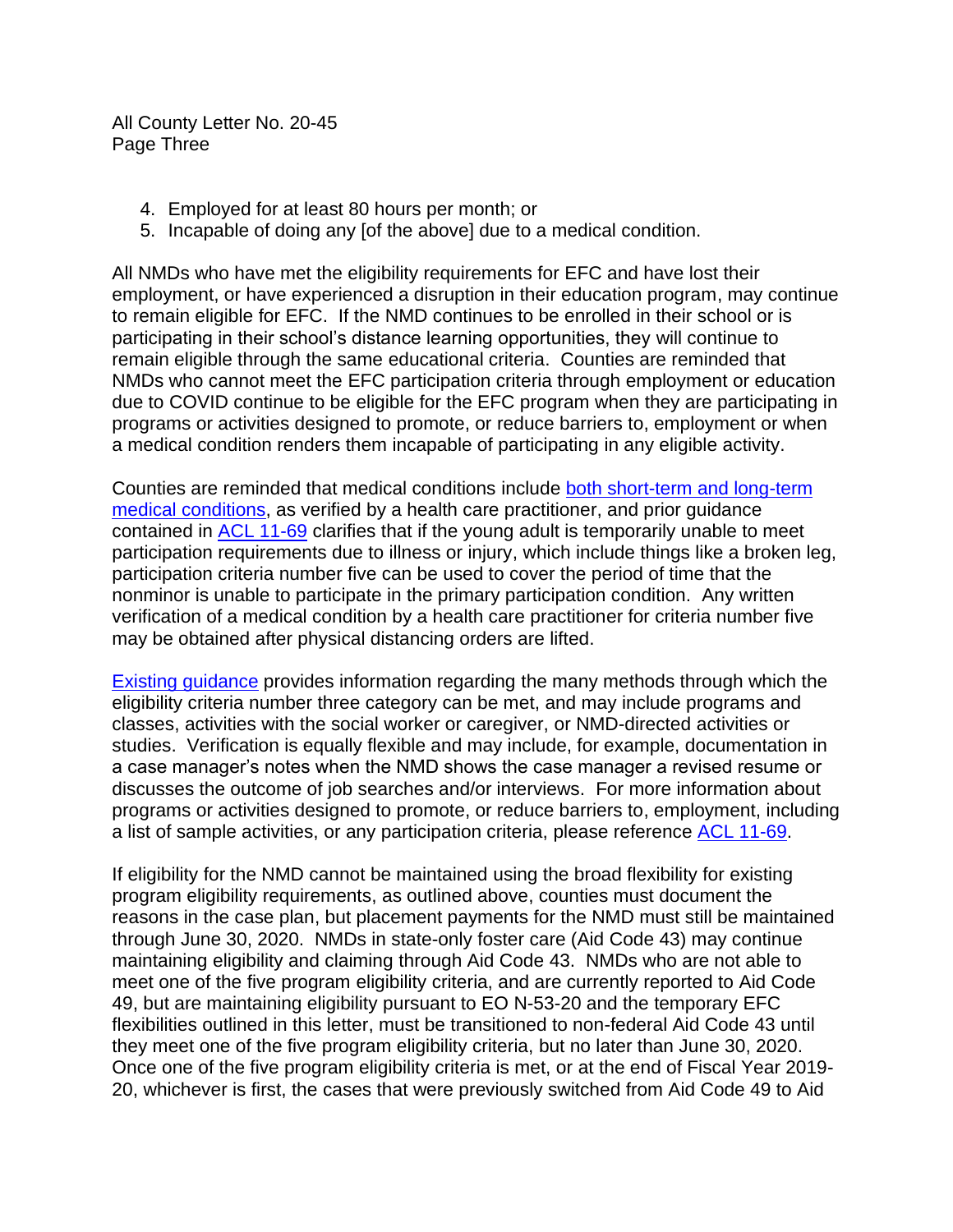All County Letter No. 20-45 Page Four

Code 43, should be reverted back to Aid Code 49. A CFL will be forthcoming with additional instructions.

Case managers should inform NMDs who were laid off or whose working hours have been reduced about potential unemployment benefits through the application form linked [here.](https://edd.ca.gov/Unemployment/Filing_a_Claim.htm) In addition, NMDs may be eligible for the Coronavirus Aid, Relief, and Economic Stimulus (CARES) payments if they filed taxes in 2018 or 2019, and should be provided support to file taxes and establish checking accounts to get automatic payments, if needed. For additional information, please visit the Internal Revenue Service site linked [here.](https://www.irs.gov/coronavirus/non-filers-enter-payment-info-here) The [Income Benefits For Transition-Age Youth document](https://www.jbaforyouth.org/wp-content/uploads/2020/04/Student-income-resources-4.10.20.pdf) from the John Burton Advocates for Youth is provided for caseworker convenience and for general informational purposes. Information is rapidly changing and may not be fully accurate, but can provide a starting point for assisting NMDs.

#### *Entry and Re-Entry Agreements*

Nonminors ages 18 to 21 requesting entry or re-entry into EFC must continue to be served, and each nonminor's unique needs and interests, including their willingness to satisfy at least one of the participation requirements, should be assessed by the county placing agency or Title IV-E tribe. A nonminor's inability to immediately satisfy the participation criteria for the program due to the COVID-19 pandemic is not grounds to deny entry or re-entry into EFC, because only the nonminor's intent to satisfy at least one of the participation criteria is required [\(WIC 388, subd. \(e\).\).](http://leginfo.legislature.ca.gov/faces/codes_displaySection.xhtml?lawCode=WIC§ionNum=388.) The assessment regarding the youth's eligibility may be initially conducted through video conferencing, telephone, or other technology.

The Mutual Agreement for Extended Foster Care [\(SOC 162\)](https://www.cdss.ca.gov/Portals/9/FMUForms/Q-T/SOC162.pdf) and the Voluntary Re-Entry Agreement for Extended Foster Care [\(SOC 163\)](https://www.cdss.ca.gov/cdssweb/entres/forms/English/SOC163.pdf) must still be completed with the nonminor; however, these may temporarily be completed without a face-to-face meeting. The placing agency should save the email, text, or other form of documentation of the nonminor's request to enter or re-enter EFC, and attach it to the contact notes in CWS/CMS. The Department reminds county placing agencies and Title IV-E tribes that placement and care responsibility starts when the agreement with the NMD is signed (or agreed upon) and counties may not postpone housing and services in order to file or hear an entry or re-entry petition in the juvenile court.

#### **PLACEMENT AND HOUSING**

A placing agency still has the obligation to offer the least-restrictive safe and appropriate available housing for a nonminor upon their entry or re-entry into care. All NMDs who experience housing disruptions, including those who were previously living in a college dormitory as their SILP, must be provided with assistance in identifying a safe and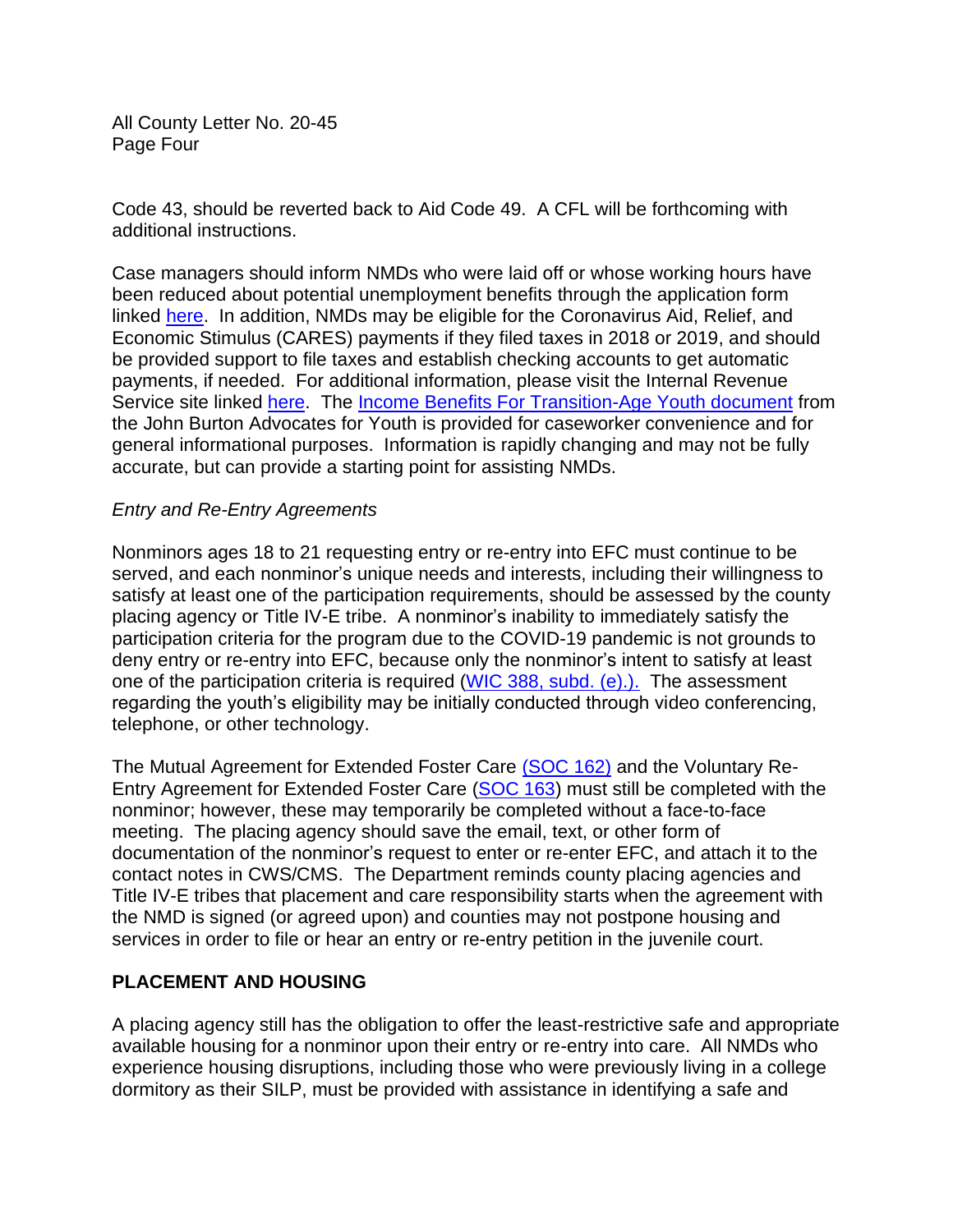All County Letter No. 20-45 Page Five

appropriate alternative housing option, consistent with guidance outlined in ACL [19-105.](https://www.cdss.ca.gov/Portals/9/Additional-Resources/Letters-and-Notices/ACLs/2019/19-105.pdf) Additionally, as previously discussed in ACL [20-25,](https://www.cdss.ca.gov/Portals/9/Additional-Resources/Letters-and-Notices/ACLs/2020/ACL20-25.pdf) if an NMD is displaced from their dorm, counties should continue the SILP payment until such time that the NMD informs the county of the new or temporary residence.

During the effective period of EO N-53-20, the SILP Approval and Placement Agreement [\(SOC 157A\)](https://www.cdss.ca.gov/Portals/9/FMUForms/Q-T/SOC157A.pdf) to initiate or maintain SILP payments to NMDs, and the SILP Inspection: Checklist of Facility Health and Safety Standards [\(SOC 157B\)](https://www.cdss.ca.gov/Portals/9/FMUForms/Q-T/SOC157B.pdf), may both be completed through alternative methods of contact, including videoconferencing, telephone calls, or through courtesy supervision by a tribal representative, a county placing agency, or licensed Foster Family Agency, as necessary. To approve the SILP housing without waiving safety concerns, case workers may:

- Ask the NMD to take photos of their placement and email the pictures to the case worker,
- Conduct a virtual tour of the placement using video conferencing,
- Request a copy of the lease agreement, which can be received via email,
- Utilize any other method deemed suitable by the county placing agency that reasonably assesses the NMD's safety in the supervised independent living arrangement.

# **TRANSITIONAL INDEPENDENT LIVING PLANS (TILPS)**

Counties and providers are encouraged to work with NMDs on their [TILP.](https://www.cdss.ca.gov/Portals/9/FMUForms/Q-T/TILP1.pdf) During this crisis new TILPs are not required; however, caseworkers should continue to assist NMDs by review of a previous TILP and assisting them with establishing goals that fit their needs during this time, and plans following the COVID-19 emergency. If a new TILP is developed remotely, signatures are not required. NMDs may agree with TILP conditions verbally, or through text messages, emails, or other technology. Caseworkers need to document all agreements in CWS/CMS.

# **EFFECTIVE DATE OF GUIDANCE**

The Extended Foster Care program waivers and guidance contained in this ACL shall expire on June 30, 2020, or sooner if determined by the Department, unless this guidance is extended in writing. All prior statutory, regulatory, and written guidance requirements modified herein shall be reinstated upon the expiration of this guidance letter.